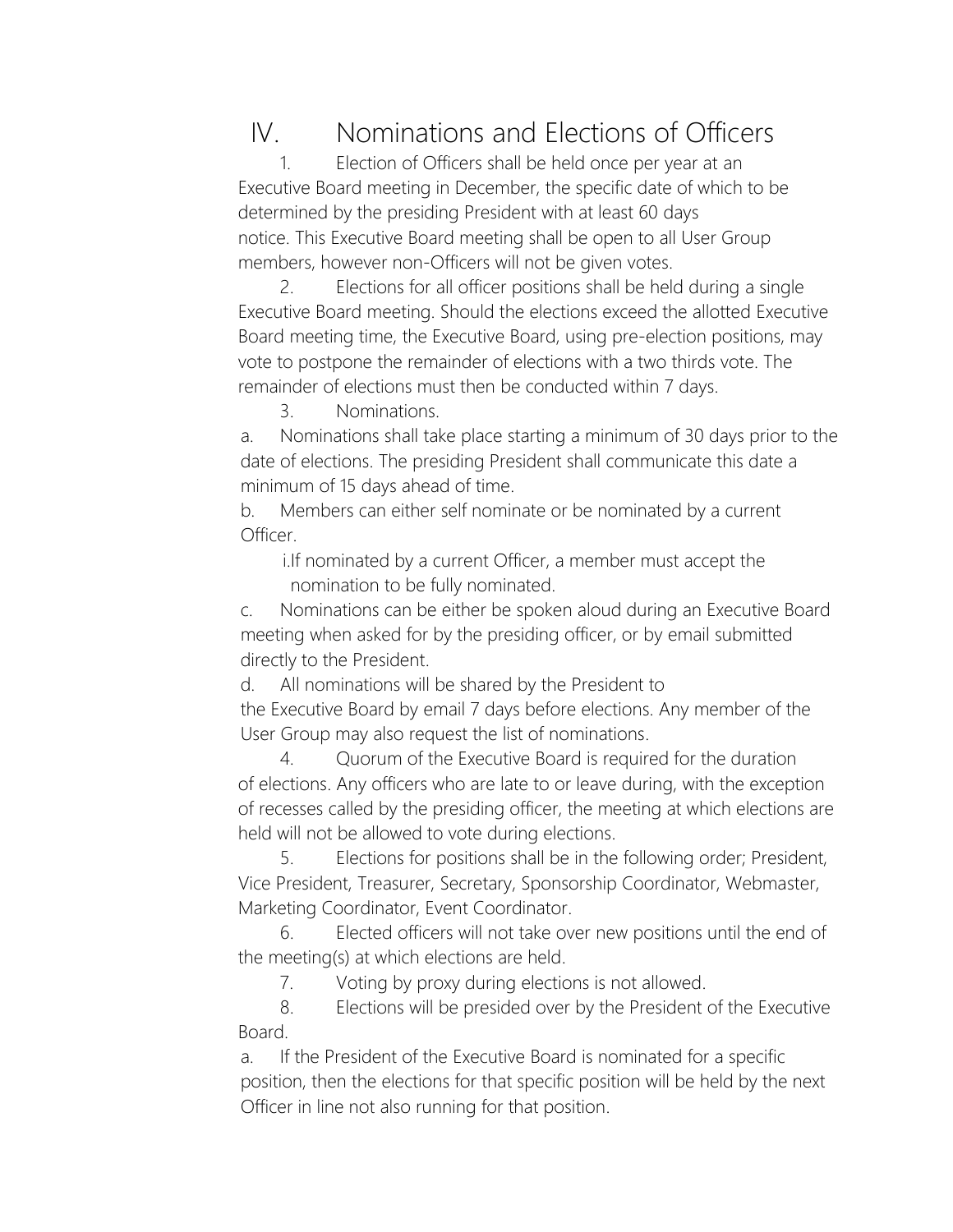9. Elections process for an Officer position.

a. The presiding officer shall read off the list of nominations for the position to all members present.

i.Each nominee must reconfirm their nomination or withdraw their nomination when their name is called.

1. If a nominee is not present, their nomination will be

automatically withdrawn. No absentee nominees will be allowed. ii.After all names are called, the presiding officer will open the floor to additional nominations. Current officers may nominate any member present and said member must accept the nomination. Any present members may also nominate themselves.

b. Elections for the position will begin. Nominees will present in reverse order of nomination.

c. All nominees with the exception of the nominee presenting will leave the room.

d. The nominee will have up to 5 minutes to speak or present to the members present. The officers present will then have up to 5 minutes to ask questions of the nominee.

e. Once all nominees have presented, the present officers will have up to 5 minutes to discuss the candidates.

i.No candidates for the position may be in the room at this time.

f. After discussion, private ballot voting will occur. Paper ballots will be distributed to all officers present. Officers must either write a candidate's name to vote for or the word "abstain."

i.No candidates for the position may be in the room or vote. ii.Members present who are not Officers may not vote.

iii.All votes have equal weight.

g. Once all ballots are cast, the presiding officer and secretary will count ballots outside the meeting room.

i.If the Secretary is a candidate for the position, then a member of MnCloud LLC Board of Directors shall take their place. If such a member is not present, the presiding officer shall choose another officer to take their place.

h. In case of a tie:

i.If 3 or more candidates are running, there will be a runoff between the top two candidates. The candidates will not be invited back in the room. The presiding officer will re-enter the meeting room and collect another round of ballots with only the top two candidates eligible for votes.